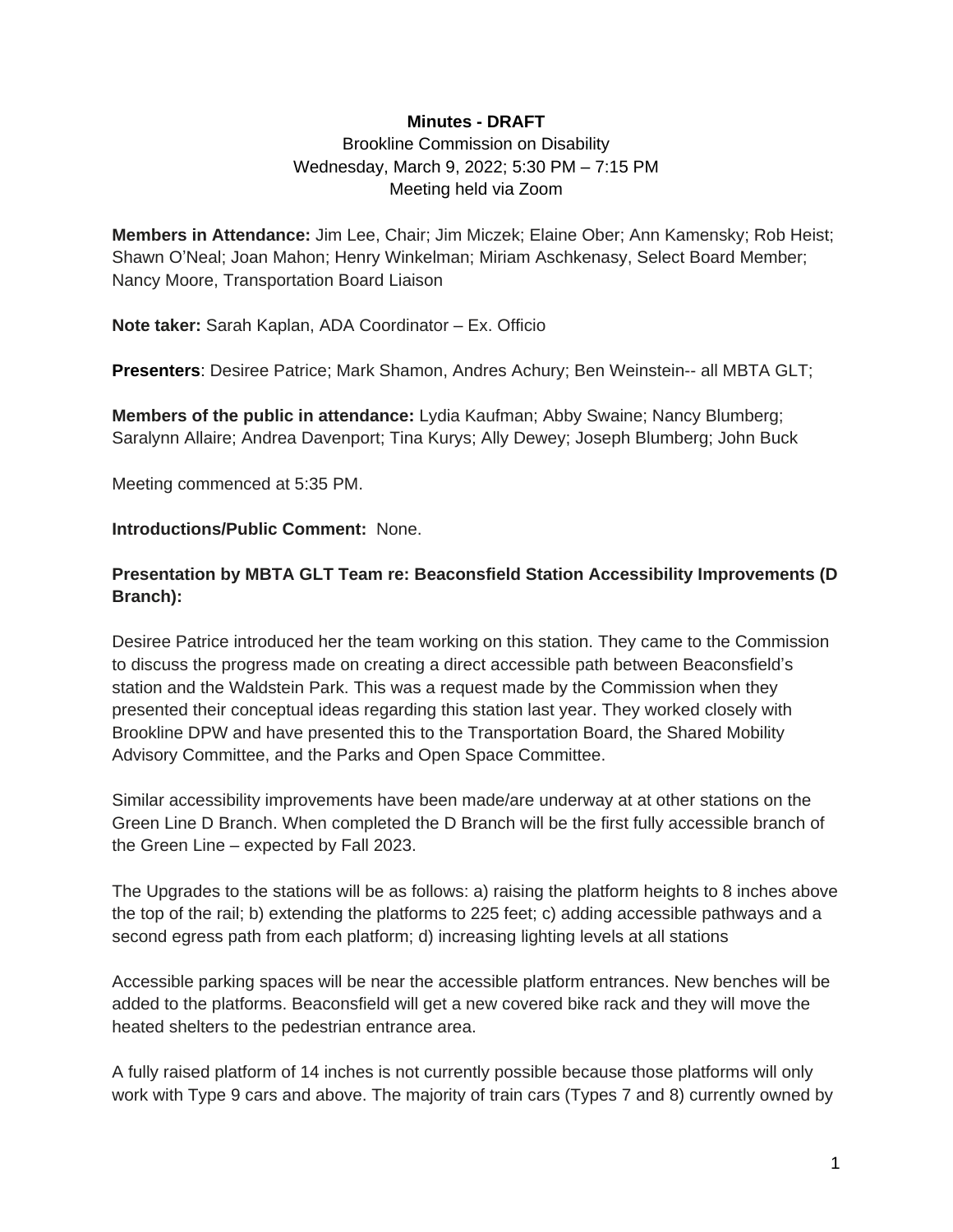the MBTA have doors that open out and are not flush with the body of the train. Retirement of these types of cars are planned for 2029 and 2031 respectively. Once all the supercars arrive and the old types of cars are retired, the platform can be raised again to work best with the Type 9 and Type 10 cars. As such, the raising of platforms will be done in stages. Re-raising the platforms will cause minimal disruption to riders.

The platforms will have yellow tactile warning panels from end to end on both sides. Both platforms will be built with accessible transition walkways at each end to support access from the parking lot to the platform. There will also be accessible track crossings at either end. Emergency call boxes will be added to each platform. They are working with wayfinding experts on signage.

Currently connected to Beaconsfield Station is connected to a staircase at the Dean Road Bridge and a path along Beaconsfield Road that leads to a crossing at Clark Road. The only accessible crossing is at Dean Road. There is currently no easy way to access the Waldstein Park.

The team proposes creating a direct station to park pathway along the tracks and below the bridge from the outbound station platform; from the station platform a pedestrian would head towards the stairway, then keep left to follow the past under the bridge and into the park. The width of this path would be limited by the tracks and the bridge abutment wall. Overhead catenary support poles and guide wires create other obstacles along this pathway, all of which can limit the pathway width. Despite the obstructions the GLT's analysis found that a 7-foot (84 inches) path is feasible. The MBTA will take responsibility for the work on the pathway to the park fence, and all work with the park will be the Town's responsibility.

The plan going forward will require continued communication with the Parks and Open Space Committee as well as the Commission on Disability as they continue to work with the Town. There will be a 75% Public Meeting in Summer 2022; a 100% Public Meeting in Fall 2022; a Bid in Winter 2022. Construction should begin in Spring 2023.

Miriam asked about residential outreach. In addition to public meetings that they will make the abutters aware of, the MBTA plans to send out flyers in the area and an email blast focused especially on homes within 300 yards of the station.

Henry asked about the pathway and the GLT confirmed that they believe a full 7-foot-wide path is possible (84 inches in width). Abby spoke about attending public meetings regarding construction and there being robust participation from the neighboring residents. Saralynn expressed concerns about the safety of the pathway under the bridge and asked about lighting and emergency call boxes. The GLT team confirmed that the pathway will be fully lit and have accessible emergency call boxes. System-wide Accessibility is very involved in the placement and design of the call boxes.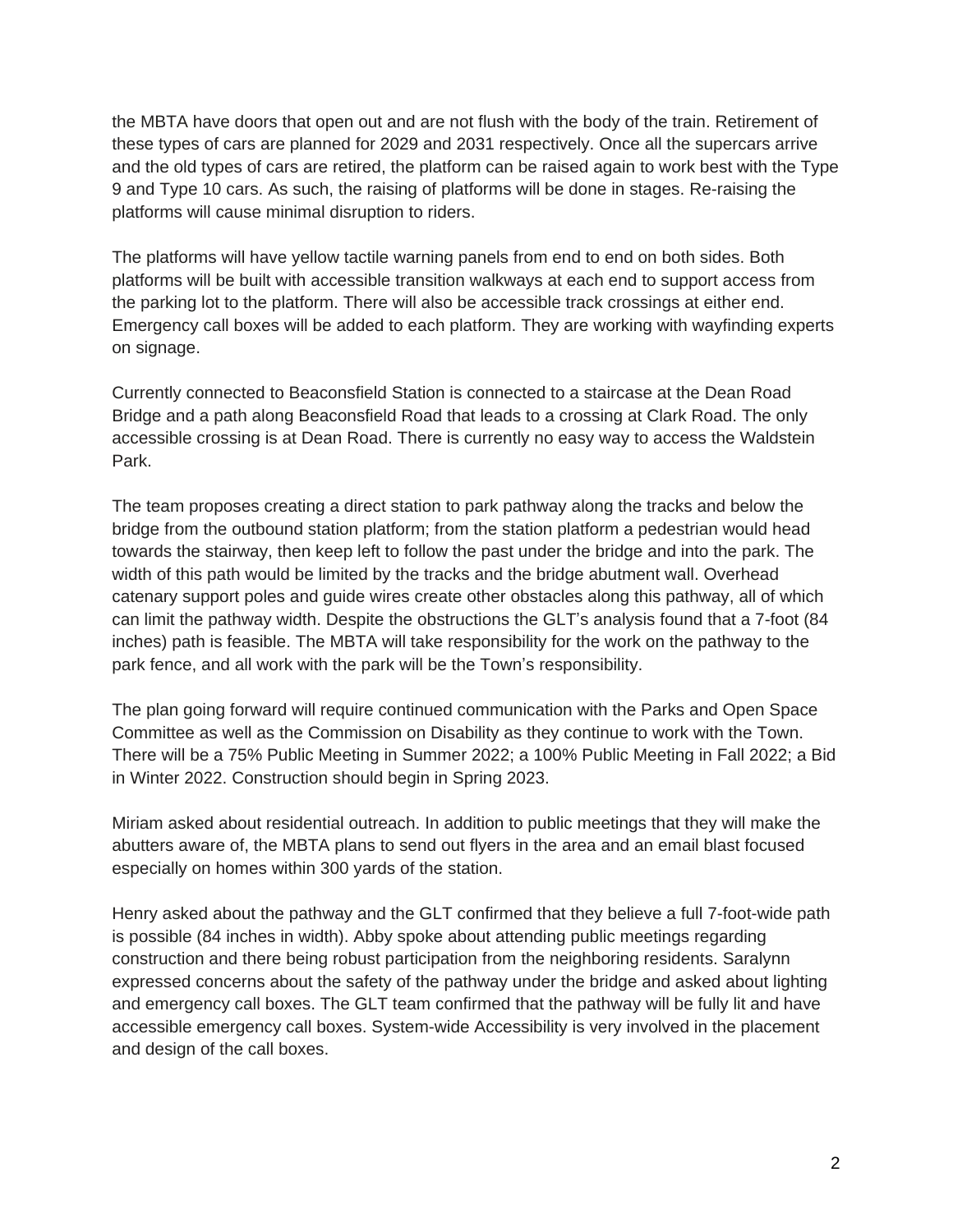Jim Lee asked about raising the platforms in stages and asked when the second stage would be completed. The GLT Team said that due to the need to acquire new cars and attend to upgrades throughout the Green Line system of 63 stations they estimate the final raising will be done more than 6 years and less than 15 years from now.

#### **Review of the February 2022 minutes:**

 Elaine and Jim Lee will send minor edits to the ADA Coordinator. **Vote**: Jim M made a motion to accept the minutes as amended. Miriam seconded. A roll call vote was taken. Henry abstained due to his absence at the last meeting. All other members present voted in favor of the motion. **Motion carried, 8-0-1.**

**Variances:** None.

## **Old Business**

# **Discussion re Meredith Mooney's support request re ARPA grant related to restaurant outdoor seating**

Miriam informed the group that she will be abstaining from the conversation because she is part of the Select Board subcommittee evaluating ARPA proposals, but she will be listening.

Rob thought it was brief but he did not find anything objectionable in it. Jim M. concurred. Elaine thought its brevity was a good thing.

The ADA Coordinator stated that Meredith would like to know if the Commission supports this project.

Jim Lee spoke about his mixed feelings on the idea of supporting the proposal due to his mixed experience with different types of outdoor restaurant seating in Town. The way he reads the proposal, he sees as a way to guarantee that any of the parklets built in Town using this funding must be accessible, which he supports. He knows building the parklets are expensive and sees the partial funding at a good incentive for local businesses to participate and prioritize accessibility.

Joan raised a concern about what the Commission could do if the parklet was not actually accessible. She is concerned about the differences in design vs. implementation vs. the practicalities of using a parklet at a given restaurant.

Jim Lee would like the Commission to be more involved in the design approval process.

Saralynn asked about the complaints that the ADA Coordinator has received regarding outdoor seating. She did not have the complaint log on hand, but from her recollection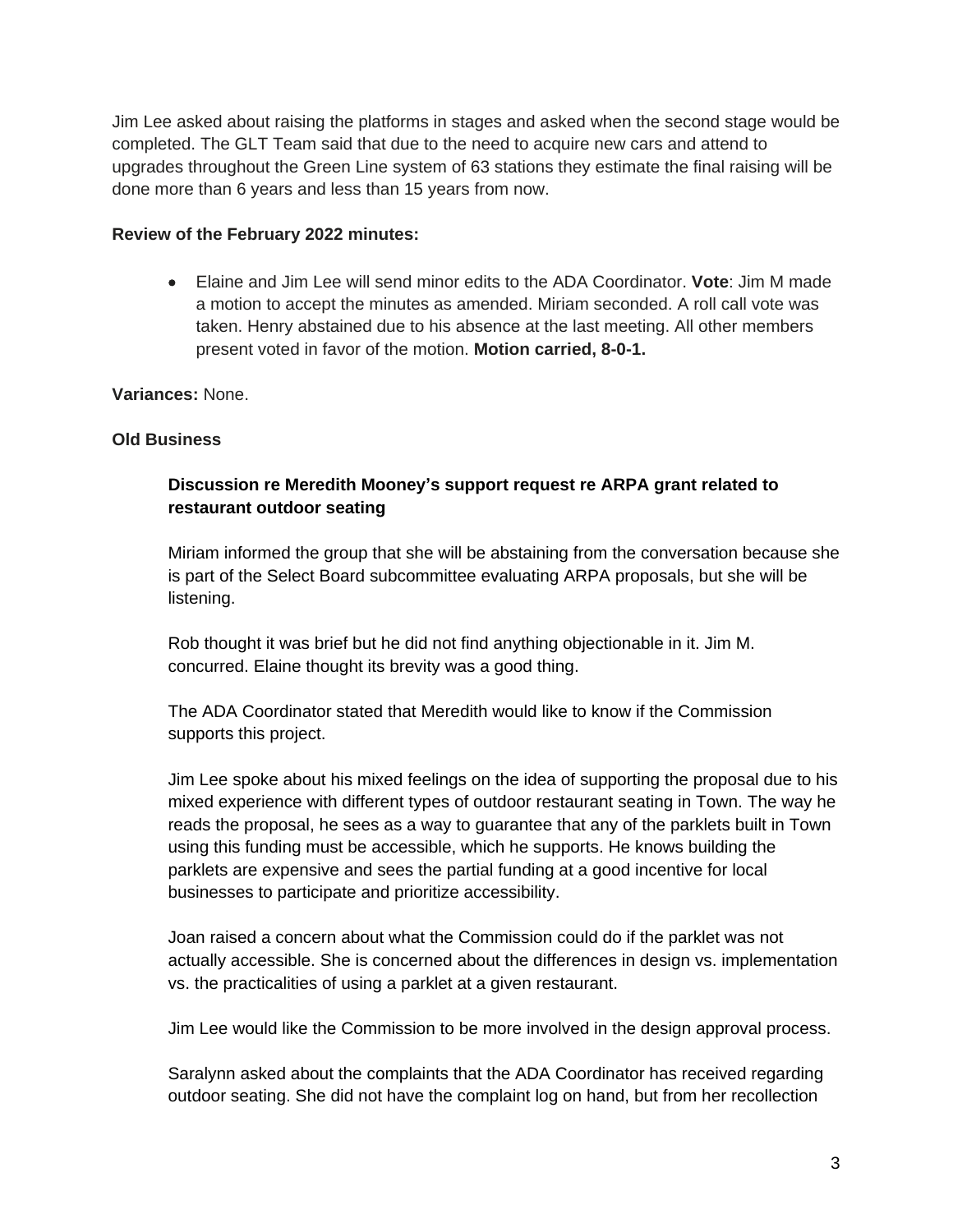the majority of complaints regarding outdoor seating is related to access on the sidewalk due to outdoor seating on the sidewalk, not as much related to the parklets. All complaints are addressed with the assistance of CPD.

Abby supports the proposal and thinks the public share of the cost should be high because storage of these parklets in the off season is expensive. She also talked about spacing issues and lack of accessible furniture.

Miriam informed the Commission that this grant is only about funding and changes nothing about the process that the Town requires restaurants to go through. The ADA Coordinator emphasized that the outdoor restaurant seating must be accessible and that the Town has rejected an application from a restaurant that could not provide an accessibility plan in the past. Accessibility is also a cornerstone of the current outdoor seating policy, thanks in large part to the Commission's input.

Rob asked if outdoor seating is here to stay – it is not his preference. The ADA Coordinator spoke about how restaurants have wanted outdoor seating since before the pandemic and the realities of the pandemic changed the perception of these requests in Town. Outdoor seating is here to stay. Henry also spoke about hearing mixed responses from businesses in Washington Square. Miriam said that the Town is currently evaluating effectiveness and losses to Town revenue. Fees will slowly increase to offset the loss in parking revenue. Accessible parking will remain untouched. The restaurants and public have provided an overwhelming amount of positive feedback.

Nancy asked about the opportunity for other types of local businesses to provide feedback as a loss in parking may negatively effect businesses that are not restaurants. Miriam said that through the Small Business Committee, most feedback from local businesses is that as people start dining outside again that there is an increase in overall foot traffic that is hopefully a positive for other local businesses. There is also a balancing act between parking and creating parklet seating. Some parking will remain. Nancy wants to know if abutters can object to specific permits. Miriam says she thinks that is likely but that the permitting process is still being finalized. If they come before the Select Board there will always be public comment and perhaps a public hearing.

Jim M asked if the parklets will be level with the sidewalk or if they will use ramps. The ADA Coordinator said that the portable ramps bought by the Town for restaurants were rearly used, so this proposal was developed. In speaking with Meredith, the ADA Coordinator believes that the goal of CPD is to get as much sidewalk seating off the sidewalk and on to these parklets, thereby creating both more accessible seating and a more accessible path of travel for all residents.

 **Vote**: Henry made a motion that the Commission support the proposal to seek funding to create totally accessible outdoor restaurant seating parklets.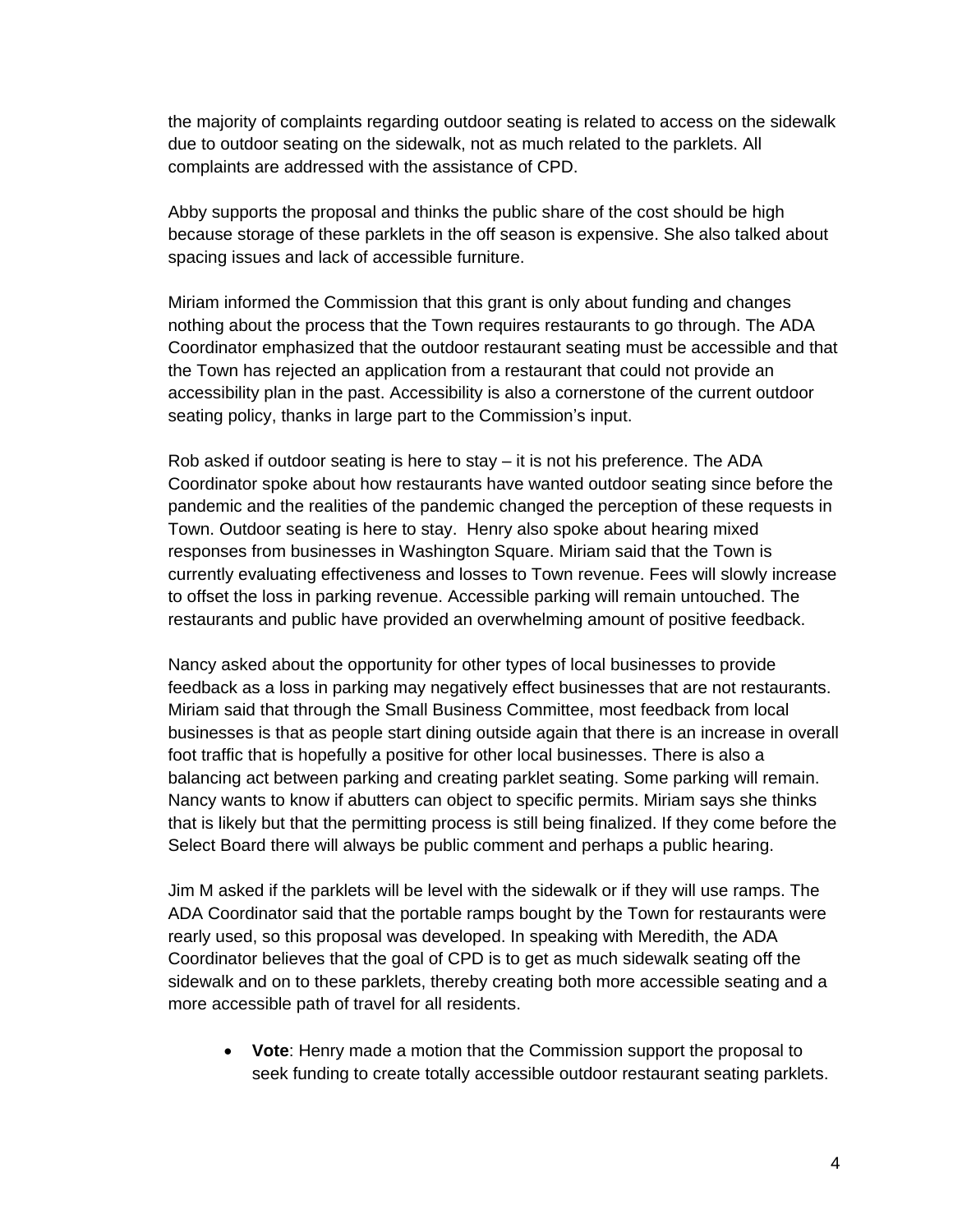Jim M. seconded. A roll call vote was taken. Miriam abstained. All other members present voted in favor of the motion. **Motion carried, 8-0-1.**

#### **New Business**

**BCOD Goals for 2022:** Every voting member spoke briefly about the goals they wish to focus on this year as a Commission

- Jim M: Focus on sidewalk access; especially tertiary sidewalks (residential sidewalks) that are often unwalkable, often due to tree heaves or tree lawn overgrowth or lack of snow shoveling.
- Elaine: Focus on getting the Commission more involved with the process of building and space design as early as possible.
- Henry: Focus on affordable accessible housing for people with disabilities and seniors. Henry wants to do more research and bring information to the Commission. Jim asked Henry to take a lead on this issue and maybe the Commission could invite Zapata back to a future meeting.
- Ann: Increase the number of books and media at the Brookline libraries about and by people with disabilities. There may be options within the Minuteman Library System, but less on location at each branch. Jim encouraged Ann to put together a list and the Commission will purchase and donate them. The ADA Coordinator offered to help, as did Joan. Miriam connected the Commission with the Library Trustees via email.
- Rob: Publicize the 9-1-1 Disability Indicator form using the Access Brookline column.
- Joan: Wants to approach the Coolidge Corner Theatre (CCT) about providing open captioning on each movie they show at least one night. They also have the captioning devices but opening captioning is a form of universal design. She wants the Commission's support in her appeal to the Theatre.
	- **Vote**: Jim L. made a motion to allow Joan on behalf of the Commission to approach CCT to request open captioning for each film, a least 1 night per week. Joan seconded. A roll call vote was taken. All members present voted in favor of the motion. **Motion carried, 9-0-0.**
- Shawn: Focus on having the Commission put together a resource book and suggestions. Henry pointed to the Senior Center resource book as an example and maybe help expand their section on disabilities and help publicize it. Discussed reviewing it and putting it on the agenda for a future meeting and inviting Ruthann.
- Miriam: Focus on the move to hybrid meetings and support the push for Language Access Services. Miriam was told this meeting can stay completely remote. The ADA Coordinator is forming a language access policy working